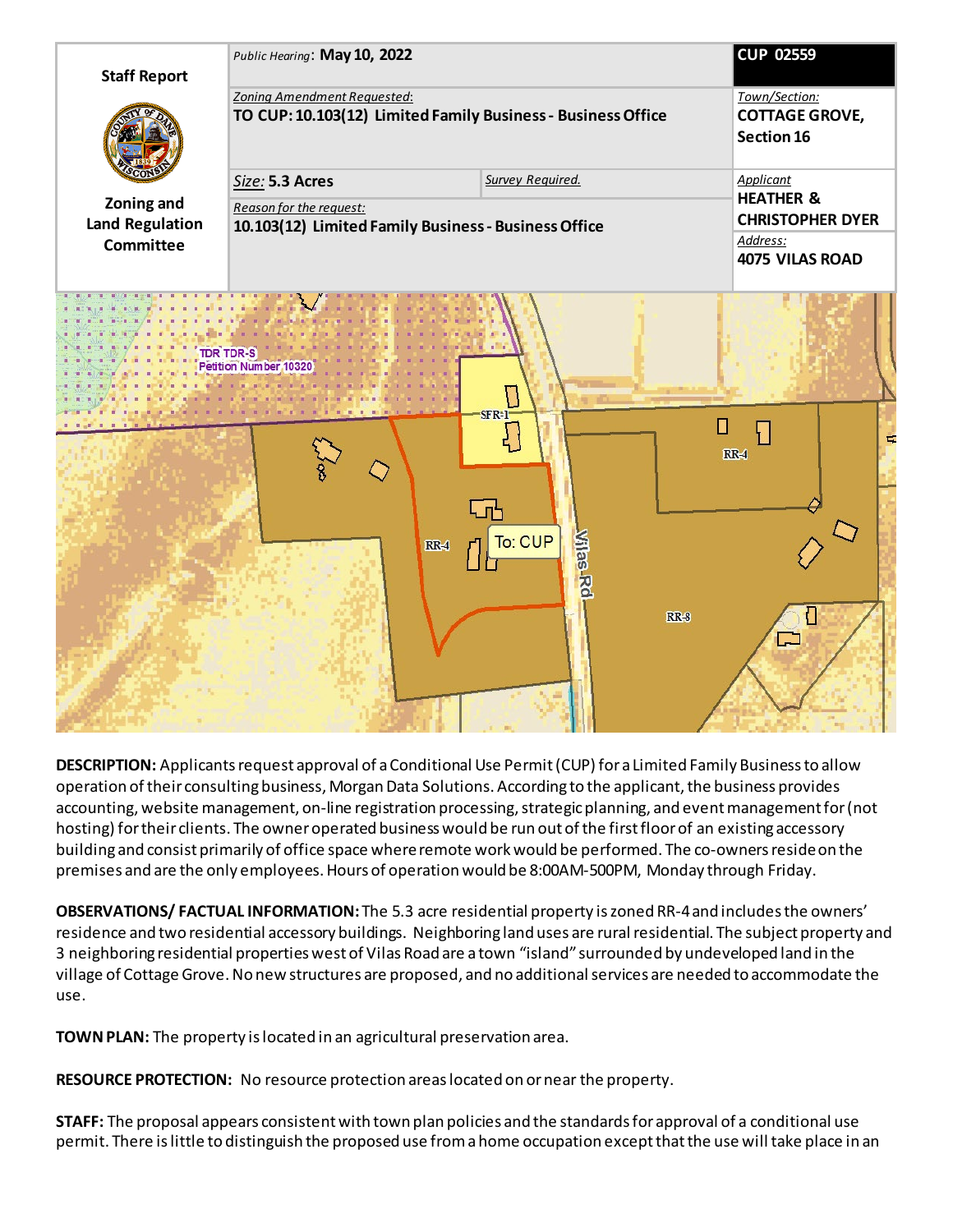accessory building and not the residence. The proposal represents a low intensity use and the likelihood of conflicts with neighboring uses is low.

Pending any concerns raised at the public hearing, staff recommends approval with the following standard conditions of approval specified in section[s 10.101\(7\)](https://www.danecountyplanning.com/documents/pdf/Zoning-Information/Chapter-10-Revised.pdf#page=68) an[d 10.103\(12\)](https://www.danecountyplanning.com/documents/pdf/Zoning-Information/Chapter-10-Revised.pdf#page=104) of the Dane County Zoning Ordinance.

- 1. This conditional use permit is for a Limited Family Business (Business Office). Hours of operation are limited to 8:00AM-5:00PM, Monday – Friday.
- 2. Any conditions required for specific uses listed under s[. 10.103.](https://www.danecountyplanning.com/documents/pdf/Zoning-Information/Chapter-10-Revised.pdf#page=93) 
	- a. The use shall employ no more than one or one full-time equivalent, employee who is not a member of the family residing on the premises.
	- b. The use shall be limited to the first floor of the accessory building as depicted on the site and operations plans.
	- c. Sanitary fixtures to serve the limited family business use may be installed, but must be removed upon expiration of the conditional use permit or abandonment of the limited family business.
	- d. The conditional use permit shall automatically expire on sale of the property or the business to an unrelated third party.
- 3. The physical development and operation of the conditional use must conform, in all respects, to the approved site plan, operational plan and phasing plan.
- 4. New and existing buildings proposed to house a conditional use must be constructed and maintained to meet the current requirements of the applicable sections of the Wisconsin Commercial Building Code or Uniform Dwelling Code.
- 5. The applicant shall apply for, receive and maintain all other legally required and applicable local, county, state and federal permits. Copies of approved permits or other evidence of compliance will be provided to the zoning administrator upon request.
- 6. Any ongoing business operation must obtain and continue to meet all legally required and applicable local, county, state and federal licensing requirements. Copies of approved licenses or other evidence of compliance will be provided to the zoning administrator upon request.
- 7. Existing onsite wastewater sewage disposal systems, if any, serving the conditional use must be inspected by a licensed plumber to determine its suitability for the proposed or expanded use. Deficient systems must be brought, at the owner's expense, into full compliance with the current requirements for new development of the state plumbing code and Chapter 46, Dane County Code.
- 8. All vehicles and equipment must access the site only at approved locations identified in the site plan and operations plan.
- 9. Two off-street parking spaces must be provided, consistent with s[. 10.102\(8\).](https://www.danecountyplanning.com/documents/pdf/Zoning-Information/Chapter-10-Revised.pdf#page=83)
- 10. If the Dane County Highway, Transportation and Public Works Department or the town engineer determine that road intersection improvements are necessary to safely accommodate the conditional use, the cost of such improvements shall be borne by the landowner. Costs borne by the landowner shall be proportional to the incremental increase in traffic associated with the proposed conditional use.
- 11. The Zoning Administrator or designee may enter the premises of the operation in order to inspect those premises and to ascertain compliance with these conditions or to investigate an alleged violation. Zoning staff conducting inspections or investigations will comply with any applicable workplace safety rules or standards for the site.
- 12. The owner must post, in a prominent public place and in a form approved by the zoning administrator, a placard with the approved Conditional Use Permit number, the nature of the operation, name and contact information for the operator, and contact information for the Dane County Zoning Division.